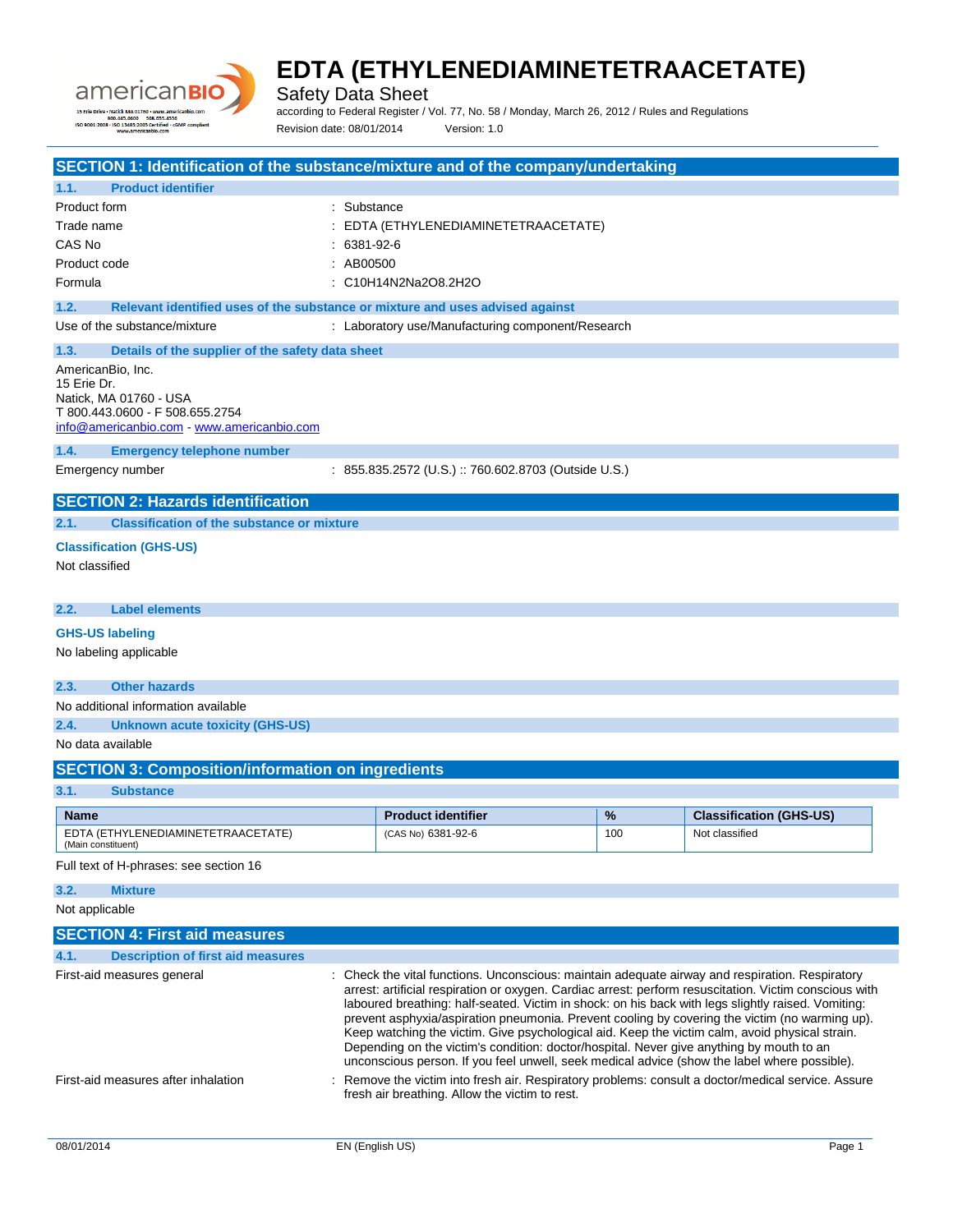Safety Data Sheet

according to Federal Register / Vol. 77, No. 58 / Monday, March 26, 2012 / Rules and Regulations

| First-aid measures after skin contact                               | : Rinse with water. Soap may be used. Take victim to a doctor if irritation persists. Remove<br>affected clothing and wash all exposed skin area with mild soap and water, followed by warm<br>water rinse.                                                                                                                                 |
|---------------------------------------------------------------------|---------------------------------------------------------------------------------------------------------------------------------------------------------------------------------------------------------------------------------------------------------------------------------------------------------------------------------------------|
| First-aid measures after eye contact                                | : Rinse with water. Do not apply neutralizing agents. Take victim to an ophthalmologist if irritation<br>persists. Rinse immediately with plenty of water. Obtain medical attention if pain, blinking or<br>redness persist.                                                                                                                |
| First-aid measures after ingestion                                  | : Rinse mouth with water. Immediately after ingestion: give lots of water to drink. Call Poison<br>Information Centre (www.big.be/antigif.htm). Consult a doctor/medical service if you feel unwell.<br>Ingestion of large quantities: immediately to hospital. Rinse mouth. Do NOT induce vomiting.<br>Obtain emergency medical attention. |
| 4.2.<br>Most important symptoms and effects, both acute and delayed |                                                                                                                                                                                                                                                                                                                                             |
| Symptoms/injuries                                                   | : Not expected to present a significant hazard under anticipated conditions of normal use.                                                                                                                                                                                                                                                  |
| Symptoms/injuries after inhalation                                  | : AFTER INHALATION OF DUST: Dry/sore throat. Coughing.                                                                                                                                                                                                                                                                                      |
| Symptoms/injuries after ingestion                                   | : AFTER ABSORPTION OF HIGH QUANTITIES: Gastrointestinal complaints. Change in the                                                                                                                                                                                                                                                           |

haemogramme/blood composition.

|  | 4.3. |  | Indication of any immediate medical attention and special treatment needed |  |  |  |
|--|------|--|----------------------------------------------------------------------------|--|--|--|
|--|------|--|----------------------------------------------------------------------------|--|--|--|

### No additional information available

| <b>SECTION 5: Firefighting measures</b>                                     |                                                                                                                                                                                                                                                                                                                                            |
|-----------------------------------------------------------------------------|--------------------------------------------------------------------------------------------------------------------------------------------------------------------------------------------------------------------------------------------------------------------------------------------------------------------------------------------|
| 5.1.<br><b>Extinguishing media</b>                                          |                                                                                                                                                                                                                                                                                                                                            |
| suitable extinguishing media                                                | : Water. Water spray. Polyvalent foam. ABC powder. Carbon dioxide. Foam. Dry powder. Carbon<br>dioxide. Water spray. Sand.                                                                                                                                                                                                                 |
| Unsuitable extinguishing media                                              | : No unsuitable extinguishing media known. Do not use a heavy water stream.                                                                                                                                                                                                                                                                |
| Special hazards arising from the substance or mixture<br>5.2.               |                                                                                                                                                                                                                                                                                                                                            |
| Fire hazard                                                                 | : DIRECT FIRE HAZARD. Most organic solids may burn if strongly heated. INDIRECT FIRE<br>HAZARD. Reactions involving a fire hazard: see "Reactivity Hazard".                                                                                                                                                                                |
| <b>Explosion hazard</b>                                                     | DIRECT EXPLOSION HAZARD. Most organic solids are liable to dust explosion hazard.<br>INDIRECT EXPLOSION HAZARD. Dust cloud can be ignited by a spark. Reactions with<br>explosion hazards: see "Reactivity Hazard".                                                                                                                        |
| Reactivity                                                                  | : Reacts on exposure to water (moisture) with (some) metals: release of highly flammable<br>gases/vapours (hydrogen). On burning: release of toxic and corrosive gases/vapours (nitrous<br>vapours, carbon monoxide - carbon dioxide).                                                                                                     |
| 5.3.<br><b>Advice for firefighters</b>                                      |                                                                                                                                                                                                                                                                                                                                            |
| Precautionary measures fire                                                 | : Exposure to fire/heat: keep upwind. Exposure to fire/heat: consider evacuation. Exposure to<br>fire/heat: have neighbourhood close doors and windows.                                                                                                                                                                                    |
| Firefighting instructions                                                   | Dilute toxic gases with water spray. Take account of environmentally hazardous firefighting<br>water. Use water moderately and if possible collect or contain it. Use water spray or fog for<br>cooling exposed containers. Exercise caution when fighting any chemical fire. Avoid (reject) fire-<br>fighting water to enter environment. |
| Protection during firefighting                                              | : Heat/fire exposure: compressed air/oxygen apparatus. Do not enter fire area without proper<br>protective equipment, including respiratory protection.                                                                                                                                                                                    |
| <b>SECTION 6: Accidental release measures</b>                               |                                                                                                                                                                                                                                                                                                                                            |
| 6.1.<br>Personal precautions, protective equipment and emergency procedures |                                                                                                                                                                                                                                                                                                                                            |
| 6.1.1.<br>For non-emergency personnel                                       |                                                                                                                                                                                                                                                                                                                                            |
| Protective equipment                                                        | : Gloves. Protective clothing. Dust cloud production: compressed air/oxygen apparatus. See<br>"Material-Handling" to select protective clothing.                                                                                                                                                                                           |
| Emergency procedures                                                        | Mark the danger area. Prevent dust cloud formation, e.g. by wetting. No naked flames. Wash<br>contaminated clothes. In case of hazardous reactions: keep upwind. In case of reactivity hazard:<br>consider evacuation. Evacuate unnecessary personnel.                                                                                     |
| Measures in case of dust release                                            | : In case of dust production: keep upwind. Dust production: have neighbourhood close doors and<br>windows.                                                                                                                                                                                                                                 |

### **6.1.2. For emergency responders**

| Protective equipment | Equip cleanup crew with proper protection. |
|----------------------|--------------------------------------------|
| Emergency procedures | Ventilate area.                            |

# **6.2. Environmental precautions**

Prevent soil and water pollution. Prevent spreading in sewers. Prevent entry to sewers and public waters. Notify authorities if liquid enters sewers or public waters.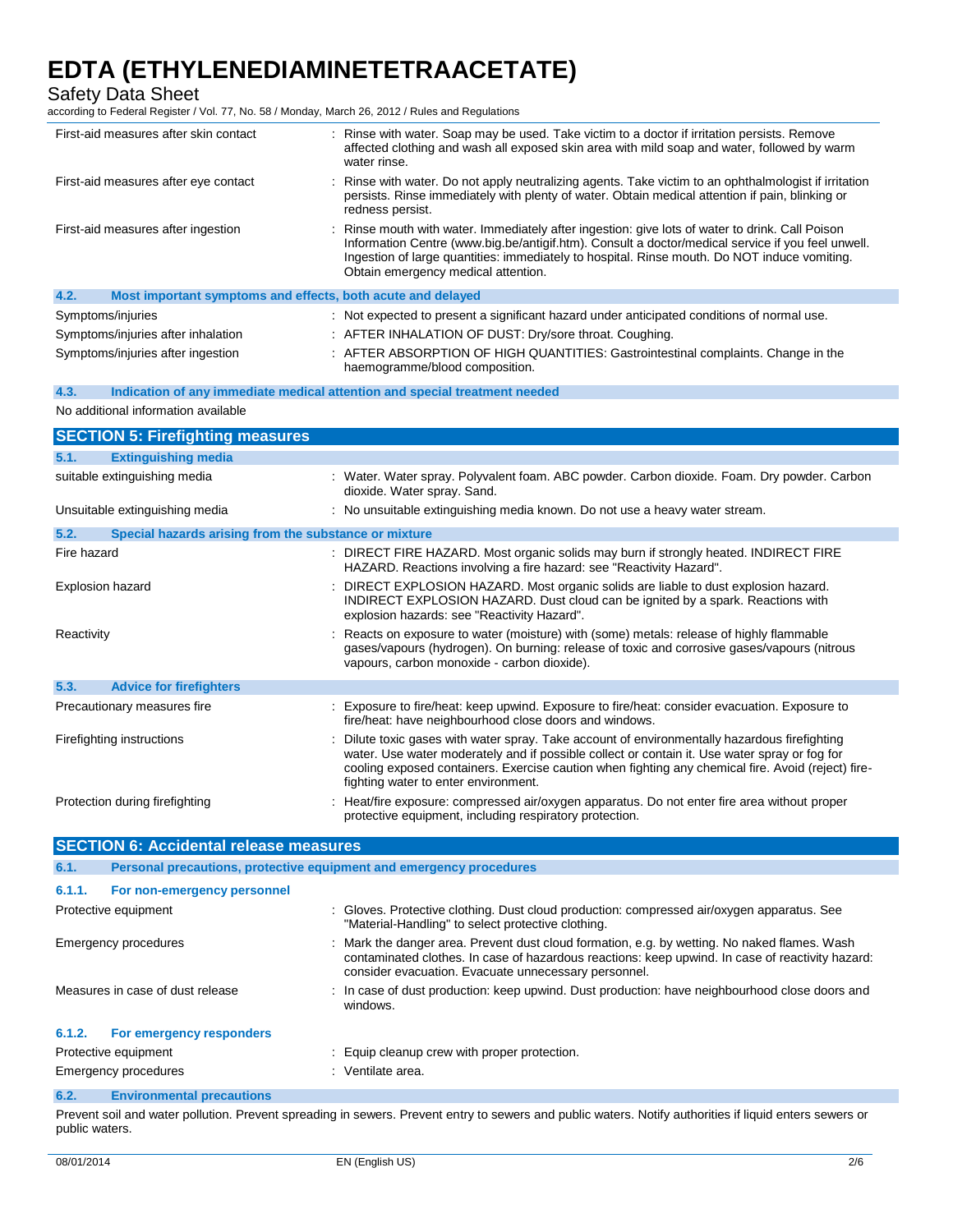Safety Data Sheet

according to Federal Register / Vol. 77, No. 58 / Monday, March 26, 2012 / Rules and Regulations

| 6.3.            | Methods and material for containment and cleaning up |                                                                                                                                                                                                                                                                                                                                                                                                                          |
|-----------------|------------------------------------------------------|--------------------------------------------------------------------------------------------------------------------------------------------------------------------------------------------------------------------------------------------------------------------------------------------------------------------------------------------------------------------------------------------------------------------------|
| For containment |                                                      | : Contain released substance, pump into suitable containers. Consult "Material-handling" to select<br>material of containers. Plug the leak, cut off the supply. Dam up the solid spill. Knock down/dilute<br>dust cloud with water spray. Hazardous reaction: measure explosive gas-air mixture. Reaction:<br>dilute combustible gas/vapour with water curtain.                                                         |
|                 | Methods for cleaning up                              | : Stop dust cloud by covering with sand/earth. Scoop solid spill into closing containers. See<br>"Material-handling" for suitable container materials. Carefully collect the spill/leftovers. Clean<br>contaminated surfaces with an excess of water. Wash clothing and equipment after handling. On<br>land, sweep or shovel into suitable containers. Minimize generation of dust. Store away from<br>other materials. |
| 6.4.            | <b>Reference to other sections</b>                   |                                                                                                                                                                                                                                                                                                                                                                                                                          |

See Heading 8. Exposure controls and personal protection.

| <b>SECTION 7: Handling and storage</b>                               |                                                                                                                                                                                                                                                                                                                                                                                                                                                                                                                                                                                                                                                                                                                                                                 |
|----------------------------------------------------------------------|-----------------------------------------------------------------------------------------------------------------------------------------------------------------------------------------------------------------------------------------------------------------------------------------------------------------------------------------------------------------------------------------------------------------------------------------------------------------------------------------------------------------------------------------------------------------------------------------------------------------------------------------------------------------------------------------------------------------------------------------------------------------|
| <b>Precautions for safe handling</b><br>7.1.                         |                                                                                                                                                                                                                                                                                                                                                                                                                                                                                                                                                                                                                                                                                                                                                                 |
| Precautions for safe handling                                        | : Comply with the legal requirements. Clean contaminated clothing. Thoroughly clean/dry the<br>installation before use. Do not discharge the waste into the drain. Powdered form: no<br>compressed air for pumping over. Avoid raising dust. Keep away from naked flames/heat. Finely<br>divided: spark- and explosionproof appliances. Finely divided: keep away from ignition<br>sources/sparks. Observe normal hygiene standards. Keep container tightly closed. Carry<br>operations in the open/under local exhaust/ventilation or with respiratory protection. Wash hands<br>and other exposed areas with mild soap and water before eat, drink or smoke and when leaving<br>work. Provide good ventilation in process area to prevent formation of vapor. |
| 7.2.<br>Conditions for safe storage, including any incompatibilities |                                                                                                                                                                                                                                                                                                                                                                                                                                                                                                                                                                                                                                                                                                                                                                 |
| Storage conditions                                                   | : Keep only in the original container in a cool, well ventilated place away from : Keep container<br>closed when not in use.                                                                                                                                                                                                                                                                                                                                                                                                                                                                                                                                                                                                                                    |
| Incompatible products                                                | : Strong bases. strong acids.                                                                                                                                                                                                                                                                                                                                                                                                                                                                                                                                                                                                                                                                                                                                   |
| Incompatible materials                                               | : Sources of ignition. Direct sunlight.                                                                                                                                                                                                                                                                                                                                                                                                                                                                                                                                                                                                                                                                                                                         |
| Storage temperature                                                  | : $15 - 25$ °C                                                                                                                                                                                                                                                                                                                                                                                                                                                                                                                                                                                                                                                                                                                                                  |
| Heat-ignition                                                        | : KEEP SUBSTANCE AWAY FROM: heat sources. ignition sources.                                                                                                                                                                                                                                                                                                                                                                                                                                                                                                                                                                                                                                                                                                     |
| Prohibitions on mixed storage                                        | : KEEP SUBSTANCE AWAY FROM: metals. water/moisture.                                                                                                                                                                                                                                                                                                                                                                                                                                                                                                                                                                                                                                                                                                             |
| Storage area                                                         | : Store in a dry area. Provide the tank with earthing. Meet the legal requirements.                                                                                                                                                                                                                                                                                                                                                                                                                                                                                                                                                                                                                                                                             |
| Special rules on packaging                                           | : SPECIAL REQUIREMENTS: closing. watertight. dry. clean. correctly labelled. meet the legal<br>requirements. Secure fragile packagings in solid containers.                                                                                                                                                                                                                                                                                                                                                                                                                                                                                                                                                                                                     |
| Packaging materials                                                  | : SUITABLE MATERIAL: synthetic material. glass. MATERIAL TO AVOID: metal.                                                                                                                                                                                                                                                                                                                                                                                                                                                                                                                                                                                                                                                                                       |

**7.3. Specific end use(s)**

No additional information available

|                 | <b>SECTION 8: Exposure controls/personal protection</b> |                                                                                                          |
|-----------------|---------------------------------------------------------|----------------------------------------------------------------------------------------------------------|
| 8.1.            | <b>Control parameters</b>                               |                                                                                                          |
|                 | No additional information available                     |                                                                                                          |
|                 |                                                         |                                                                                                          |
| 8.2.            | <b>Exposure controls</b>                                |                                                                                                          |
|                 | Personal protective equipment                           | : Avoid all unnecessary exposure.                                                                        |
|                 | Materials for protective clothing                       | : GIVE GOOD RESISTANCE: rubber. neoprene.                                                                |
| Hand protection |                                                         | : Gloves. Wear protective gloves.                                                                        |
| Eye protection  |                                                         | : Safety glasses. In case of dust production: protective goggles. Chemical goggles or safety<br>glasses. |
|                 | Skin and body protection                                | : Protective clothing.                                                                                   |
|                 | Respiratory protection                                  | : Dust production: dust mask with filter type P1. Wear approved mask.                                    |
|                 | Other information                                       | : When using, do not eat, drink or smoke.                                                                |
|                 | <b>SECTION 9: Physical and chemical properties</b>      |                                                                                                          |
| 9.1.            | Information on basic physical and chemical properties   |                                                                                                          |

| Physical state | : Solid                                  |
|----------------|------------------------------------------|
| Appearance     | : Crystalline solid. Crystalline powder. |
| Molecular mass | $: 372.24$ g/mol                         |
| Color          | : White.                                 |
|                |                                          |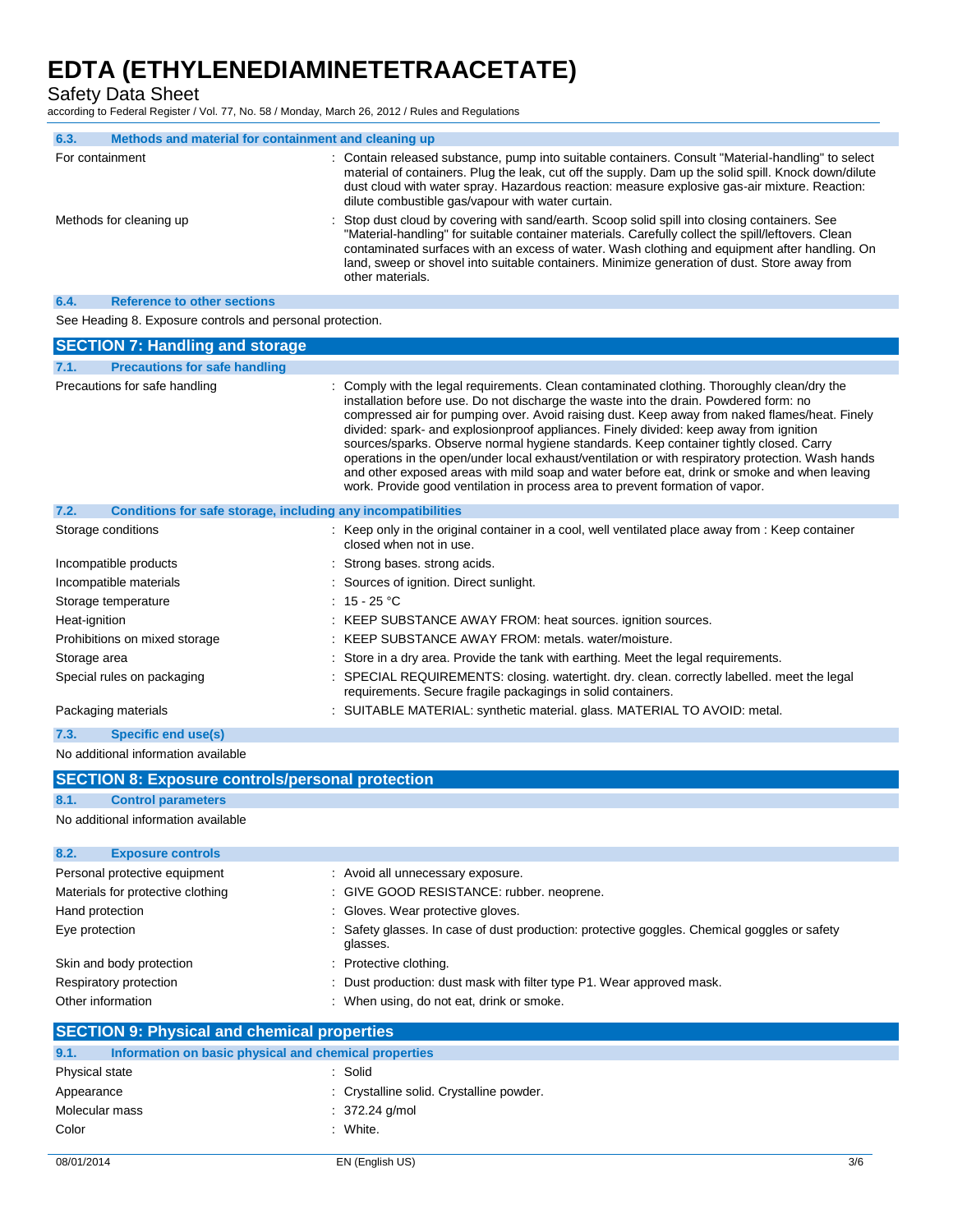# Safety Data Sheet

according to Federal Register / Vol. 77, No. 58 / Monday, March 26, 2012 / Rules and Regulations

| Odor                                        | : Odourless.                                |
|---------------------------------------------|---------------------------------------------|
| Odor threshold                              | : No data available                         |
| pH                                          | $: 4 - 5 (5%)$                              |
| pH solution                                 | $:5\%$                                      |
| Relative evaporation rate (butyl acetate=1) | : No data available                         |
| Melting point                               | : No data available                         |
| Freezing point                              | : No data available                         |
| Boiling point                               | : No data available                         |
| Flash point                                 | : No data available                         |
| Self ignition temperature                   | : No data available                         |
| Decomposition temperature                   | : > 246 °C                                  |
| Flammability (solid, gas)                   | : No data available                         |
| Vapor pressure                              | : No data available                         |
| Relative vapor density at 20 °C             | : No data available                         |
| Relative density                            | : No data available                         |
| Solubility                                  | Soluble in water.<br>Water: > 10 g/100ml    |
| Log Pow                                     | : No data available                         |
| Log Kow                                     | : No data available                         |
| Viscosity, kinematic                        | : No data available                         |
| Viscosity, dynamic                          | : No data available                         |
| Explosive properties                        | : No data available                         |
| Oxidizing properties                        | : No data available                         |
| <b>Explosive limits</b>                     | : No data available                         |
| 9.2.<br><b>Other information</b>            |                                             |
| VOC content                                 | $: 0 \%$                                    |
| Other properties                            | : Hygroscopic. Substance has acid reaction. |

# **SECTION 10: Stability and reactivity**

### **10.1. Reactivity**

Reacts on exposure to water (moisture) with (some) metals: release of highly flammable gases/vapours (hydrogen). On burning: release of toxic and corrosive gases/vapours (nitrous vapours, carbon monoxide - carbon dioxide).

| 10.2.            | <b>Chemical stability</b>                            |
|------------------|------------------------------------------------------|
|                  | Hygroscopic. Not established.                        |
| 10.3.            | <b>Possibility of hazardous reactions</b>            |
| Not established. |                                                      |
| 10.4.            | <b>Conditions to avoid</b>                           |
|                  | Direct sunlight. Extremely high or low temperatures. |
| 10.5.            | <b>Incompatible materials</b>                        |
|                  | strong acids. Strong bases.                          |
| 10.6.            | <b>Hazardous decomposition products</b>              |
|                  | fume. Carbon monoxide. Carbon dioxide.               |
|                  | <b>SECTION 11: Toxicological information</b>         |
| 11.1.            | Information on toxicological effects                 |

Acute toxicity in the contract of the classified in the classified in the classified in the classified in the contract of the contract of the contract of the contract of the contract of the contract of the contract of the **EDTA (ETHYLENEDIAMINETETRAACETATE) ( \f )6381-92-6** LD50 oral rat  $\vert$  > 2000 mg/kg (Rat) LD50 dermal rabbit  $\vert$  > 5000 mg/kg (Rabbit) Skin corrosion/irritation : Not classified pH: 4 - 5 (5 %)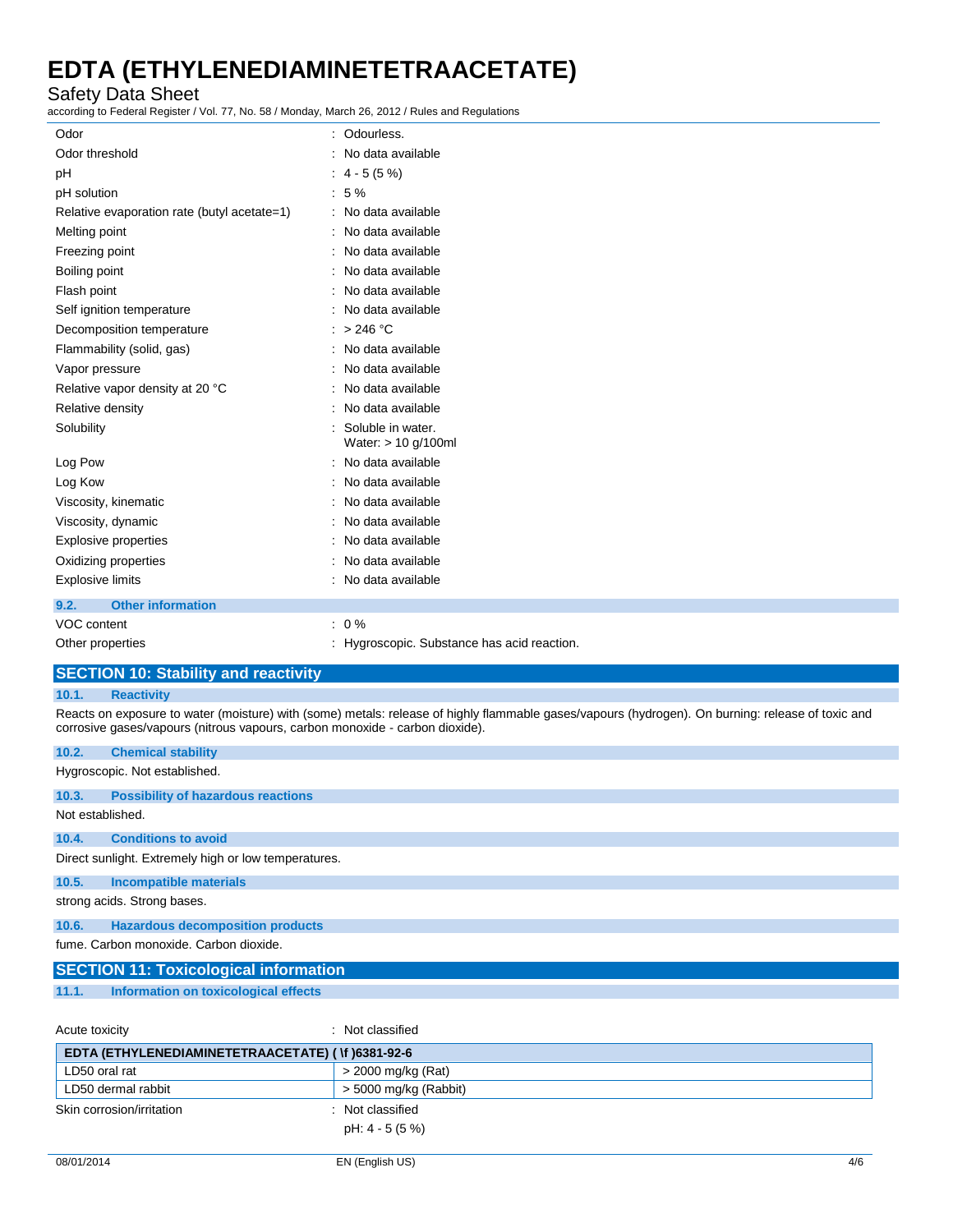Safety Data Sheet

according to Federal Register / Vol. 77, No. 58 / Monday, March 26, 2012 / Rules and Regulations

| Serious eye damage/irritation                          | : Not classified                                                                                                    |
|--------------------------------------------------------|---------------------------------------------------------------------------------------------------------------------|
|                                                        | pH: 4 - 5 (5 %)                                                                                                     |
| Respiratory or skin sensitization                      | : Not classified                                                                                                    |
| Germ cell mutagenicity                                 | : Not classified                                                                                                    |
| Carcinogenicity                                        | Not classified                                                                                                      |
| Reproductive toxicity                                  | : Not classified                                                                                                    |
| Specific target organ toxicity (single exposure)       | : Not classified                                                                                                    |
| Specific target organ toxicity (repeated<br>exposure)  | : Not classified                                                                                                    |
| Aspiration hazard                                      | Not classified                                                                                                      |
| Potential Adverse human health effects and<br>symptoms | : Based on available data, the classification criteria are not met.                                                 |
| Symptoms/injuries after inhalation                     | : AFTER INHALATION OF DUST: Dry/sore throat. Coughing.                                                              |
| Symptoms/injuries after ingestion                      | : AFTER ABSORPTION OF HIGH QUANTITIES: Gastrointestinal complaints. Change in the<br>haemogramme/blood composition. |

| <b>SECTION 12: Ecological information</b> |                                                                                                                                                                                                                                                     |
|-------------------------------------------|-----------------------------------------------------------------------------------------------------------------------------------------------------------------------------------------------------------------------------------------------------|
| 12.1.<br><b>Toxicity</b>                  |                                                                                                                                                                                                                                                     |
| Ecology - air                             | : Not classified as dangerous for the ozone layer (Regulation (EC) No 1005/2009).                                                                                                                                                                   |
| Ecology - water                           | : Water pollutant (surface water). Slightly harmful to fishes (LC50(96h) 100-1000 mg/l). Slightly<br>harmful to invertebrates (Daphnia) (EC50 > 100 mg/l). pH shift. Insufficient data available on<br>ecotoxicity. Inhibition of activated sludge. |

| EDTA (ETHYLENEDIAMINETETRAACETATE) (6381-92-6) |                                                       |  |
|------------------------------------------------|-------------------------------------------------------|--|
| LC50 fish 1                                    | 320 mg/l (96 h; Poecilia reticulata; Anhydrous form)  |  |
| EC50 Daphnia 1                                 | > 100 mg/l (24 h; Daphnia magna)                      |  |
| EC50 other aquatic organisms 1                 | 403 mg/l (3 h; Activated sludge; Anhydrous form)      |  |
| LC50 fish 2                                    | 1827 mg/l (96 h; Lepomis macrochirus; Anhydrous form) |  |

**12.2. Persistence and degradability**

| EDTA (ETHYLENEDIAMINETETRAACETATE) (6381-92-6) |                                                      |  |
|------------------------------------------------|------------------------------------------------------|--|
| Persistence and degradability                  | Not readily biodegradable in water. Not established. |  |
| Biochemical oxygen demand (BOD)                | $0.01$ g O <sup>2</sup> /g substance                 |  |
| 12.3.<br><b>Bioaccumulative potential</b>      |                                                      |  |
| EDTA (ETHYLENEDIAMINETETRAACETATE) (6381-92-6) |                                                      |  |
| Bioaccumulative potential                      | No bioaccumulation data available. Not established.  |  |

### **12.4. Mobility in soil**

No additional information available

### **12.5. Other adverse effects**

Other information **in the environment.** Avoid release to the environment.

| <b>SECTION 13: Disposal considerations</b> |                                                                                                                                                                                                                                                                                                                                                      |
|--------------------------------------------|------------------------------------------------------------------------------------------------------------------------------------------------------------------------------------------------------------------------------------------------------------------------------------------------------------------------------------------------------|
| 13.1.<br><b>Waste treatment methods</b>    |                                                                                                                                                                                                                                                                                                                                                      |
| Waste disposal recommendations             | : Dissolve or mix with a combustible solvent. Remove to an authorized incinerator equipped with<br>an afterburner and a flue gas scrubber with energy recovery. Obtain the consent of pollution<br>control authorities before discharging to wastewater treatment plants. Dispose in a safe manner<br>in accordance with local/national regulations. |
| Additional information                     | : Can be considered as non hazardous waste according to Directive 2008/98/EC.                                                                                                                                                                                                                                                                        |
| Ecology - waste materials                  | : Avoid release to the environment.                                                                                                                                                                                                                                                                                                                  |
| ------------                               |                                                                                                                                                                                                                                                                                                                                                      |

### **SECTION 14: Transport information** In accordance with DOT No dangerous good in sense of transport regulations **Additional information** Other information **contracts** : No supplementary information available.